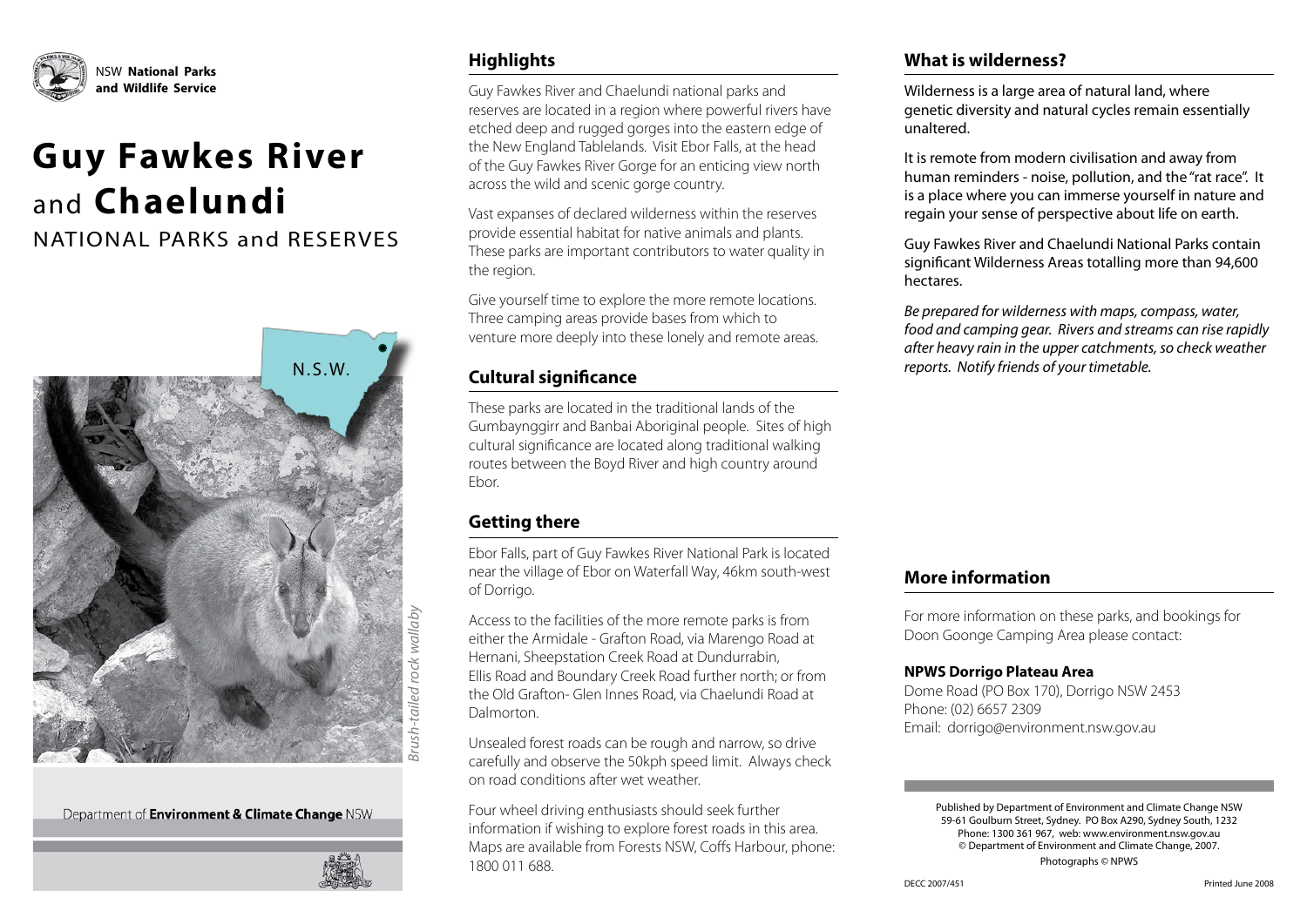

#### *Powerful owl - threatened species*

*The powerful owl, the largest of Australia's owls, is found in these parks. It is one of many species threatened by loss of tree hollows.*



#### **Be a five-star camper**

#### **Sharing the space**

Be a thoughtful camper, allowing your neighbours to enjoy their stay too. Lots of noise may annoy others and scare wildlife.

#### **Spying on wildlife**

Enjoy watching wild animals but don't interfere or offer food as it may make them sick or aggressive. Domestic animals are not permitted in national parks and reserves as they can frighten wildlife, annoy other visitors or become lost.

#### **Boiling the billy**

In camping areas, use only the fireplaces provided and observe all total fire bans.

#### **Getting the grime off**

Soaps, detergents and toothpaste can harm fish and other water life - always wash well away from streams.

#### **Leaving no trace**

Leave your campsite tidy and take all rubbish home for disposal. Only organic waste can be put in a composting toilet.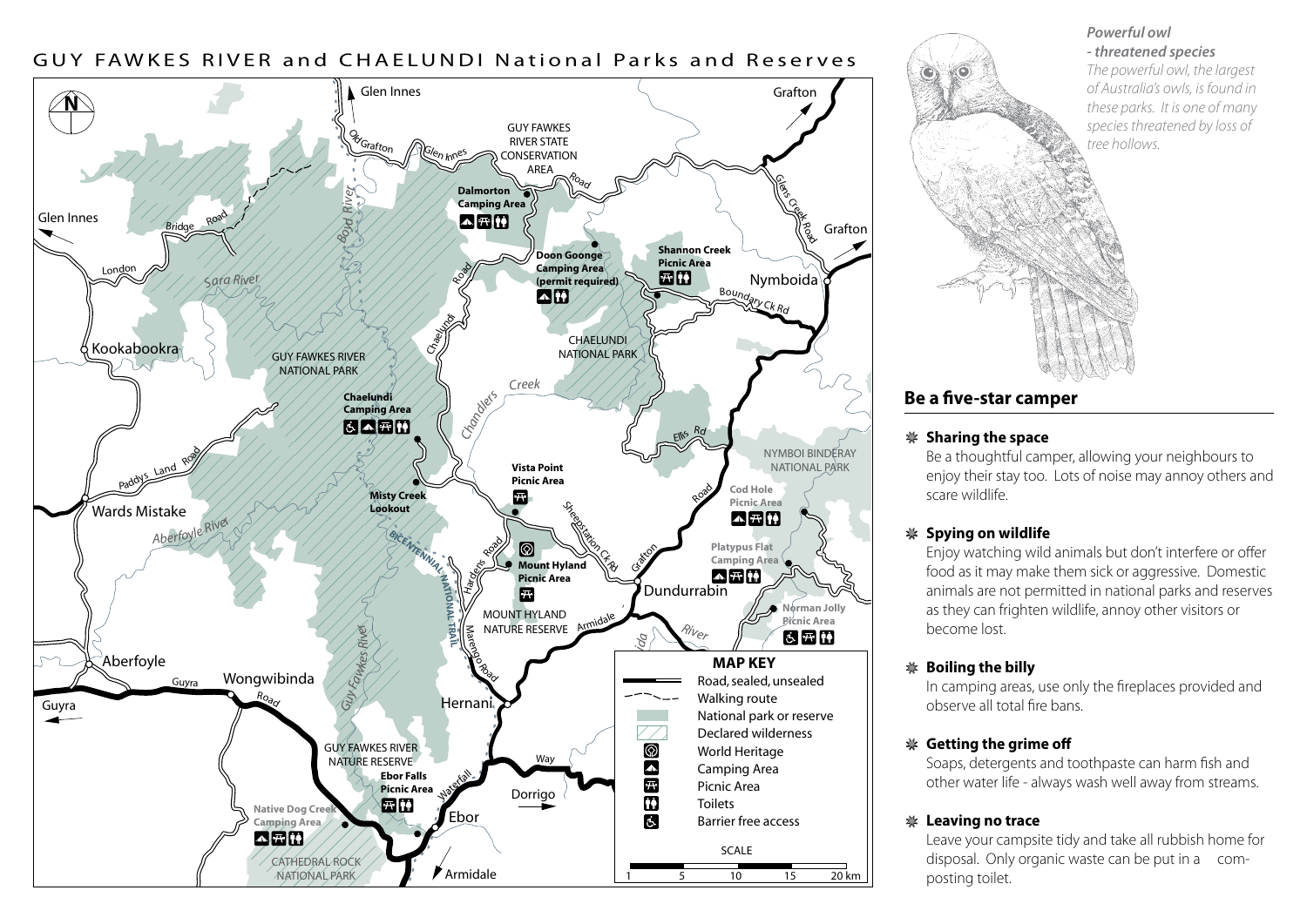#### GUY FAWKES RIVER NATIONAL PARK

# $6.423$

Through this park of wild ranges the Guy Fawkes River cuts a deep zig zag gorge north along the line of an ancient fault. Rocky crags top the narrow ridges which drop steeply from the plateau edge into the valley and seasonal waterfalls plummet into the depths.

Guy Fawkes River National Park is regarded as a "bio-diversity hotspot", with over 40 different vegetation communities, 28 threatened plant species, 24 threatened fauna species and significant areas of old-growth forest. The diversity of eucalypt species is especially rich, with over 50 species having been identified within the park.

Watch for brush-tailed rock wallabies around **Misty Creek** Lookout and other clifftop lookouts and keep an eye to the sky for hunting wedge-tailed eagles and peregrine falcons.

Barrier-free facilities are provided so everyone can enjoy camping beside the creek at **Chaelundi Camping Area** (fees apply). Echidnas, grey kangaroos and glossy blackcockatoos are often seen in the woodlands nearby.

**Walking tracks** include the spectacular 4.8km return walk to Lucifers Thumb, via Chaelundi Falls, and the longer Escarpment Walk which meanders along the gorge rim providing glimpses to the river 700m below (8km to **Spring Gully Picnic Area**, 5km return via the road). The more fit and adventurous can try a number of overnight hikes down to the river and back.

The **Bicentennial National Trail** traverses the park from Marengo Station in the south to Broadmeadows Station in the north. A detailed guidebook is required for anyone planning this remote section of the trail.

**Dalmorton Camping Area** (fees apply) is located near the ghost town of Dalmorton, a once-thriving gold- mining centre in the 1880s, within Guy Fawkes River State Conservation Area. Wander around the area and discover many historic remains of a busier past, when the old Grafton-Glen Innes Road was a highway and former land use included grazing and timber-getting as well as mining.



#### *Eastern cod - threatened species:*

*The eastern freshwater cod has disappeared from much of its former range as water quality has declined. It still survives in the rivers of this region.*